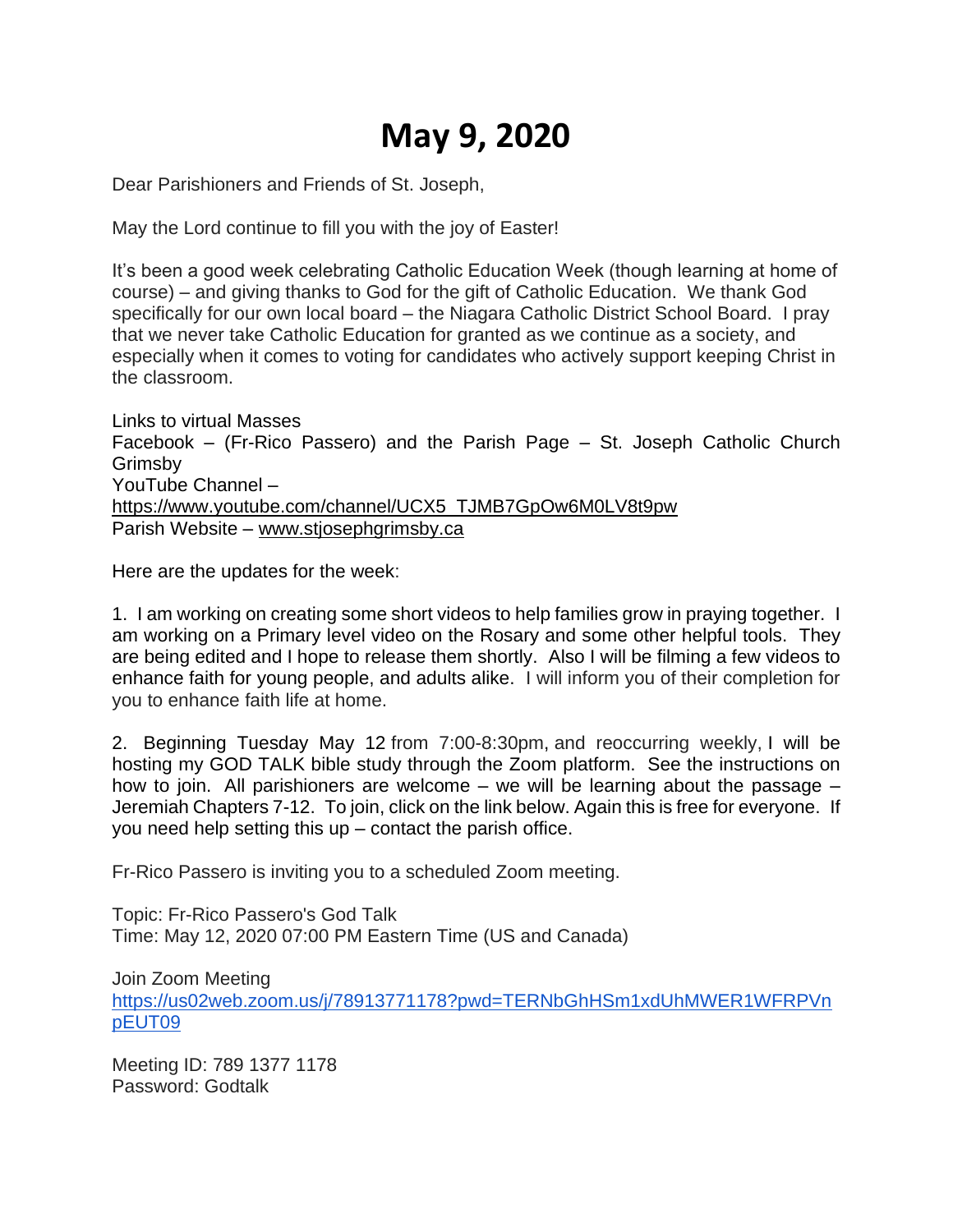For those who wish to phone in and join through phone (not the computer) – call the below number and follow the prompts – (you will have to enter the meeting ID and password will be 344929 One tap mobile +16465588656,,78913771178#,,1#,344929# US (New York)

+16699009128,,78913771178#,,1#,344929# US (San Jose)

3. Sunday is of course Mother's Day. While we likely cannot spoil our mothers in the way we would normally like to, we can definitely pray for them and thank God for the love they show to us every day. Join me for Mass on Sunday as we give thanks to God for them and also have a special blessing of mothers. Note – women take on the form of motherhood in many ways – biological mothers, grandmothers, stepmothers, godmothers, aunts, sisters, friends, etc. Let's not forget the importance that women play in general in our lives. Let us also remember in our prayers, the mothers and women that have passed away and rest in the mercy of God – let's pray for them as well. God bless you all!

4. Thank you all for your generosity towards our Haiti Mission project. While we can no longer send our 8 youth along with their chaperones, we have forwarded the funds collected from our parish to our partners at Haiti Mission Inc. I am proud to announce that \$20,863 was raised from donations, raffles and fundraising. Please note – those who purchased tickets for the raffle, the draws will take place once we re-open the parish (to create some welcome back hype!) These funds were forwarded to assist in continuing the Lord's work. Many thank you to all who donated to this worthwhile cause. I will share with you the Thank you letter from Haiti Mission Inc and the particular projects these funds will support upon receiving it from them. God is so good! Thank you St. Joseph Family!

5. In continue to invite you all to utilize the FORMED.org platform. Again free to all parishioners, there are NUMEROUS resources for you to check out as an individual and as a family. Free to all parishioners. I have again included the instructions to enroll here: To log onto FORMED (again FREE to all parishioners)

- Visit [www.formed.org](http://www.formed.org/)
- Click Sign up
- Click I belong to a parish or organization
- Type St Joseph Grimsby  $-$  in the "find your parish or organization" box and click on our parish name once it populates
- **Click Next**
- Add your name and email address then click sign up
- · Enjoy FORMED

6. Please find the Daily Mass Intentions for the upcoming week attached to this email. Note – if you wish to have a Mass celebrated for a loved one – please contact the office. Let us continue to remember all of the dead, even if they died many years ago, in our prayers. It is our responsibility to pray for the deceased and assist them to attain eternal life – passing through the waters of death, through purgatory, to eternal glory. Mass intentions can also be offered for those who are alive – and we call them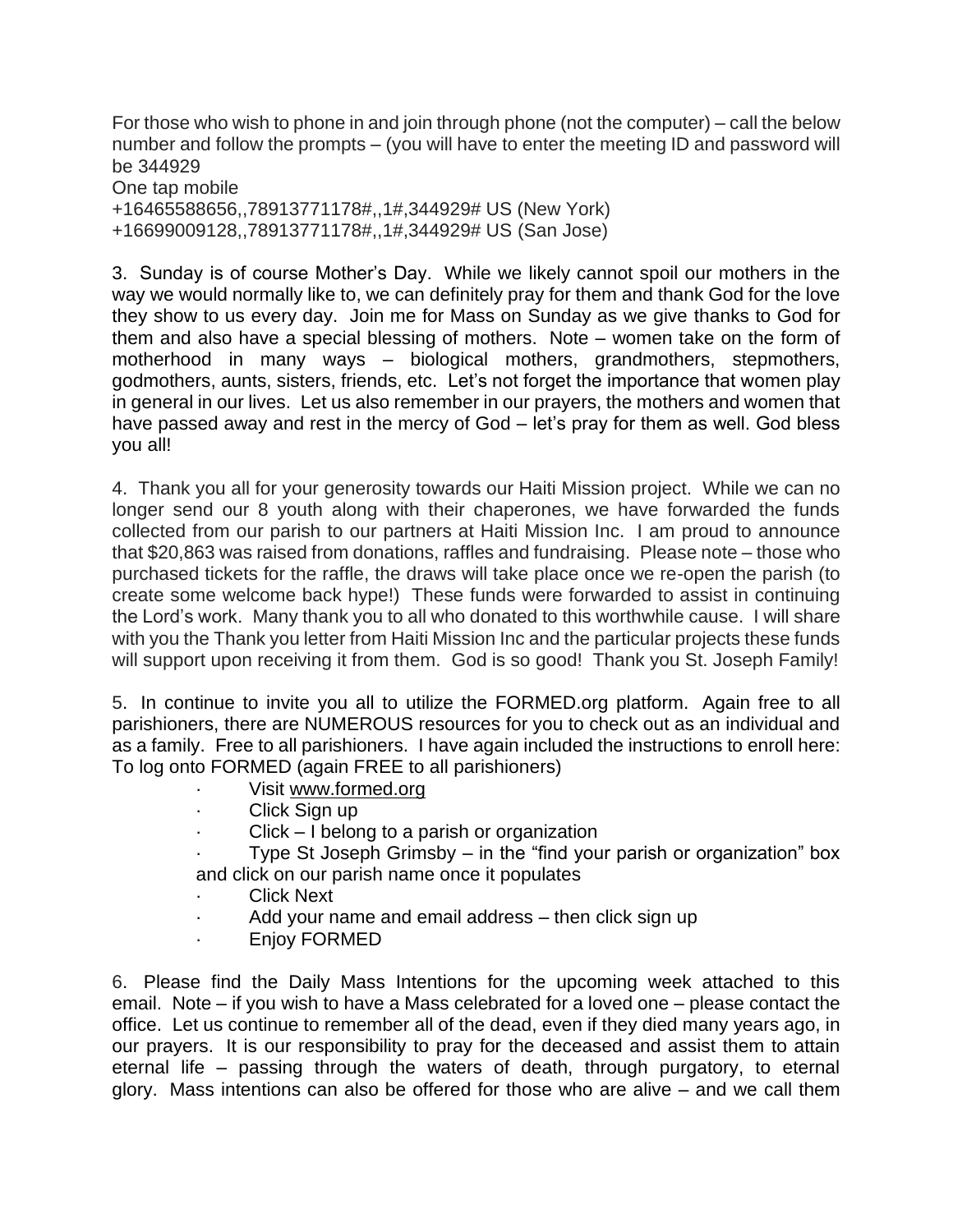"special intentions" this can be for a birthday, anniversary, anticipation of surgery or special need of any kind. The grace from gifting a Mass to someone is significant. Offerings for a Mass in the Diocese of St. Catharines are \$10 per name per Mass. Contact the parish office for more details.

7. I continue to encourage parish groups – especially leaders, to look to use electronic measures to reach out to one another – email, Facetime, Skype, Zoom, Microsoft Teams, and many other platforms are a great way of staying connected to one another. Please continue to pray for and care for one another. I continue to make several calls myself and encourage all parishioners to reach out to one another – we all share the responsibility to look after each other. There are many groups using these platforms – let's stay connected!

8. Thank you again for remembering the parish in regard to finances. **Please continue to use the parish e-transfer email – [myparishgift@gmail.com](mailto:myparishgift@gmail.com)** (remembering there is to be no security question or password) **If you use the e-transfer option – please add your envelope number in the message line**. You can also continue to drop off your parish envelopes in the mailbox just outside the parish doors. I check and empty it several times a day. God bless you for your generosity.

9. The St. Joseph Schedule for the week ahead (remember times given are for the Live Stream on Facebook, uploaded later to YouTube). Everything given here is ONLINE only – please stay home

## **Saturday May 9**

Mass - 9:00am Holy Hour - 9:30am

**Sunday May 10** – 5<sup>th</sup> Sunday of Easter (Blessing of Mothers for Mother's Day) Mass – 10:30am Holy Hour – 3:00pm

**Monday May 11** Mass – 9:00am Holy Hour – 3:00pm

**Tuesday May 12** Mass – 9:00am Holy Hour – 3:00pm

**Wednesday May 13** Mass – 9:00am Holy Hour (Worship Wednesday) - 3:00pm

**Thursday May 14**